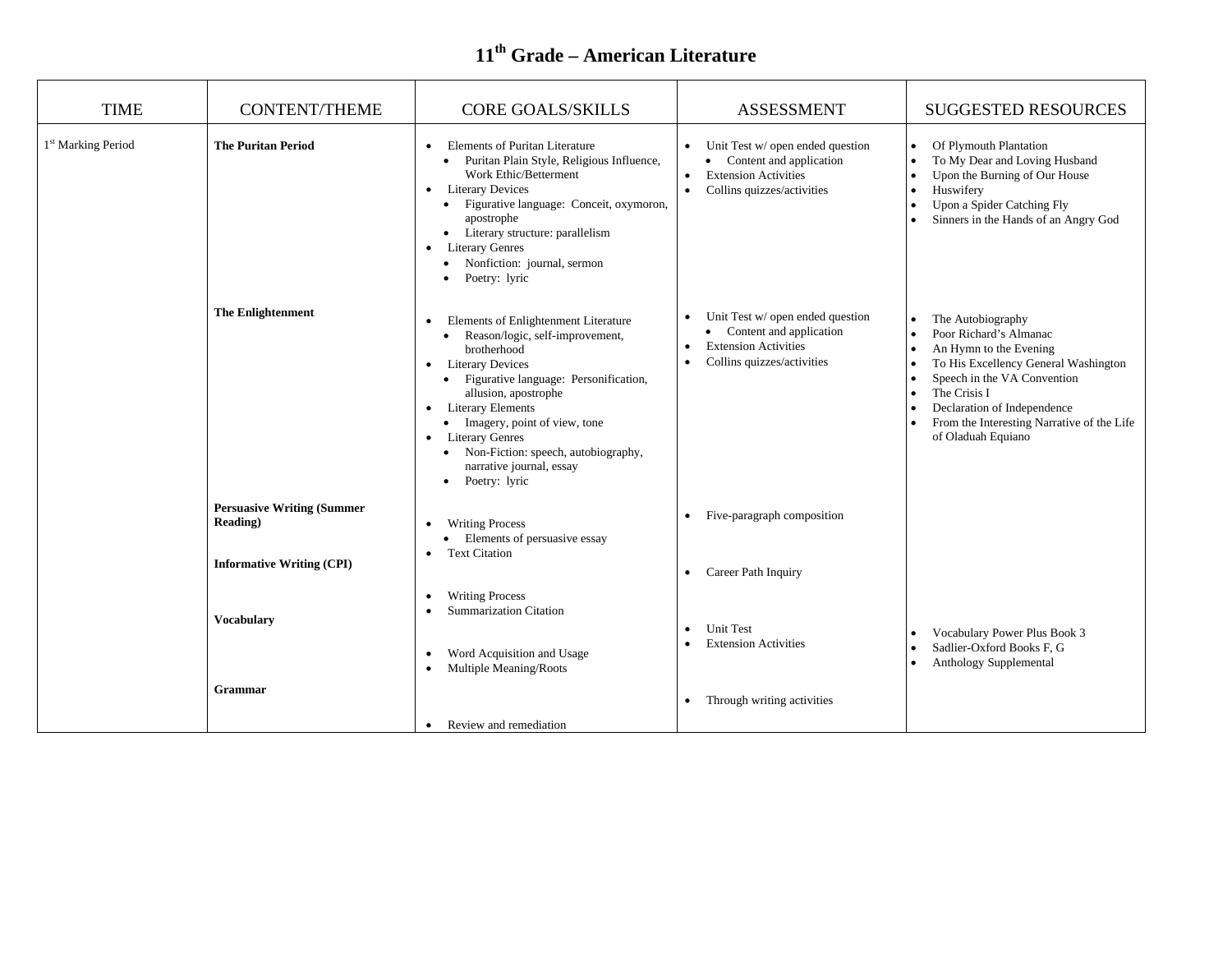| <b>TIME</b>                    | <b>CONTENT/THEME</b>                                   | <b>CORE GOALS/SKILLS</b>                                                                                                                                                                                                                                                                                                                                                                                                                                                                                                                       | <b>ASSESSMENT</b>                                                                                                                                                 | <b>SUGGESTED RESOURCES</b>                                                                                                                                                                                                                                                                                                                                                                |
|--------------------------------|--------------------------------------------------------|------------------------------------------------------------------------------------------------------------------------------------------------------------------------------------------------------------------------------------------------------------------------------------------------------------------------------------------------------------------------------------------------------------------------------------------------------------------------------------------------------------------------------------------------|-------------------------------------------------------------------------------------------------------------------------------------------------------------------|-------------------------------------------------------------------------------------------------------------------------------------------------------------------------------------------------------------------------------------------------------------------------------------------------------------------------------------------------------------------------------------------|
| 2 <sup>nd</sup> Marking Period | <b>The Romantic Period</b><br><b>Transcendentalism</b> | <b>Element of Romanticism</b><br>• Nature, emotion, individuality<br><b>Literary Devices</b><br>$\bullet$<br>Sound techniques: rhyme, meter<br>$\bullet$<br>Structure: stanza<br>Figurative language: irony, paradox,<br>$\bullet$<br>metonymy, synecdoche<br><b>Literary Elements</b><br>$\bullet$<br>Point of view, conflict, mood, symbolism,<br>$\bullet$<br>characterization, theme<br><b>Literary Genres</b><br>$\bullet$<br>Fiction: novel<br>$\bullet$<br>Poetry: lyric<br>$\bullet$<br>Non-Fiction: informational essays<br>$\bullet$ | Unit Test w. open ended question<br>• Content and application<br><b>Extension Activities</b><br>Collins quizzes/activities<br>$\bullet$                           | Nature<br>$\bullet$<br>Self-Reliance<br>$\bullet$<br>Walden<br>$\bullet$<br>Civil Disobedience<br>$\bullet$<br>A Psalm of Life<br>The Tide Rises, The Tide Falls<br>$\bullet$<br>Thanatopsis<br>$\bullet$<br>Old Ironsides<br>$\bullet$<br>The First Snowfall<br>From Snowbound<br>From The Prairie<br>$\bullet$<br>Last of the Mohicans (multi-media)<br>$\bullet$<br>The Scarlet Letter |
|                                | Gothicism<br><b>Persuasive Writing</b>                 | <b>Elements of Gothicism</b><br>• Supernatural, melancholy, alienation<br><b>Literary Devices</b><br>Sound techniques: rhyme, alliteration,<br>$\bullet$<br>assonance, consonance, meter<br><b>Literary Elements</b><br>Character traits, setting, theme, conflict,<br>$\bullet$<br>mood, symbolism<br><b>Literary Genres</b><br>Fiction: short story<br>$\bullet$<br>Poetry: lyric, narrative                                                                                                                                                 | Unit Test w. open ended question<br>$\bullet$<br>• Content and application<br><b>Extension Activities</b><br>$\bullet$<br>Collins quizzes/activities<br>$\bullet$ | The Raven<br>$\bullet$<br>The Fall of the House of Usher<br>Annabelle Lee<br>$\bullet$<br>The Devil and Tom Walker<br>$\bullet$<br>The Minister's Black Veil<br>$\bullet$                                                                                                                                                                                                                 |
|                                | <b>Vocabulary</b>                                      | <b>Writing Process</b><br><b>Text Citation</b>                                                                                                                                                                                                                                                                                                                                                                                                                                                                                                 | • Five-paragraph essay                                                                                                                                            | Vocabulary Power Plus Book 3                                                                                                                                                                                                                                                                                                                                                              |
|                                | Grammar                                                | Word Acquisition and Usage<br>Multiple Meaning/Roots                                                                                                                                                                                                                                                                                                                                                                                                                                                                                           | <b>Unit Test</b><br>$\bullet$<br><b>Extension Activities</b><br>Through writing activities<br>$\bullet$                                                           | Sadlier-Oxford Books F, G<br>Anthology Supplemental                                                                                                                                                                                                                                                                                                                                       |
|                                |                                                        | Review and remediation                                                                                                                                                                                                                                                                                                                                                                                                                                                                                                                         |                                                                                                                                                                   |                                                                                                                                                                                                                                                                                                                                                                                           |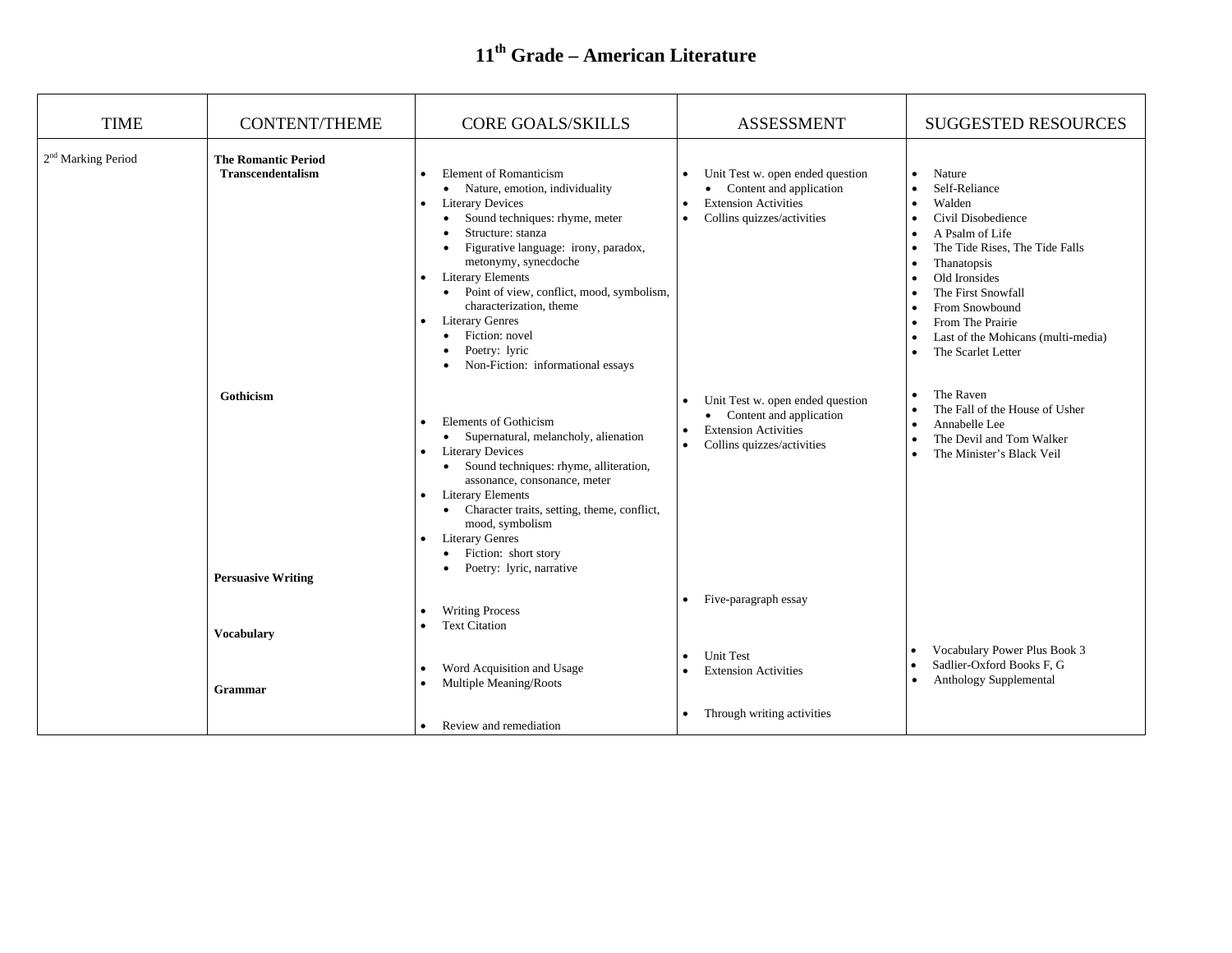| <b>TIME</b>                    | <b>CONTENT/THEME</b>                                          | <b>CORE GOALS/SKILLS</b>                                                                                                                                                                                                                                                                                                                                                                                                                                                                                                                                                                                                                                                                                                                                                                                                                                                                                 | <b>ASSESSMENT</b>                                                                                                                                                           | <b>SUGGESTED RESOURCES</b>                                                                                                                                                                                                                                                                                                                                                                                                                                        |
|--------------------------------|---------------------------------------------------------------|----------------------------------------------------------------------------------------------------------------------------------------------------------------------------------------------------------------------------------------------------------------------------------------------------------------------------------------------------------------------------------------------------------------------------------------------------------------------------------------------------------------------------------------------------------------------------------------------------------------------------------------------------------------------------------------------------------------------------------------------------------------------------------------------------------------------------------------------------------------------------------------------------------|-----------------------------------------------------------------------------------------------------------------------------------------------------------------------------|-------------------------------------------------------------------------------------------------------------------------------------------------------------------------------------------------------------------------------------------------------------------------------------------------------------------------------------------------------------------------------------------------------------------------------------------------------------------|
| 3 <sup>rd</sup> Marking Period | <b>Border Poets</b><br><b>Realism/Naturalism</b>              | Elements of Romanticism & Realism<br>$\bullet$<br>$\bullet$<br><b>Literary Devices</b><br>Sound techniques: rhyme, meter<br>$\bullet$<br>Figurative language: personification,<br>$\bullet$<br>simile, metaphor<br><b>Literary Elements</b><br>$\bullet$<br>Imagery, tone, mood, point of view<br>$\bullet$<br><b>Literary Genres</b><br>• Poetry: lyric<br>Elements of Realism/Naturalism<br>Common character, common language,<br>$\bullet$<br>factual presentation<br>Literary Device<br>$\bullet$<br>Figurative language: satire, irony,<br>$\bullet$<br>understatement<br>Literary structure: flashbacks<br>$\bullet$<br><b>Literary Elements</b><br>Imagery, point of view, conflict, tone,<br>$\bullet$<br>mood, symbolism, theme, setting<br><b>Literary Genres</b><br>$\bullet$<br>Fiction: short story, novel<br>$\bullet$<br>Poetry: narrative<br>Non-Fiction: speeches, letters<br>$\bullet$ | Unit Test w/open ended question<br>• Content and application<br><b>Extension Activities</b><br>$\bullet$<br>Collins quizzes/activities<br>$\bullet$                         | Selection from Emily Dickinson<br>Selections from Walk Whitman<br>$\bullet$<br>An Occurrence at Owl Creek Bridge<br>An Episode of War<br>The Notorious Jumping Frog of<br>Calaverous County<br>The Outcasts of Poker Flat<br>Story of an Hour<br>A Wagner Matinee<br>The Adventures of Huckleberry Finn<br>Gettysburg Address<br>Second Inaugural Address<br>Letter to His Son<br><b>Richard Corey</b><br>Luke Havergal<br>Lucinda Matlock<br><b>Richard Bone</b> |
|                                | <b>Research</b><br><b>Research Paper</b><br><b>Vocabulary</b> | Plan a project<br>• Choose and topic and create a thesis<br>Locate information<br>• Use print and electronic sources to gather<br>articles on the topic<br>Evaluate the quality/importance of<br>$\bullet$<br>information<br>Skim and determine the quality and<br>$\bullet$<br>usefulness of information in gathered<br>books and articles.<br>Gather data<br>$\bullet$<br>Takes notes<br>٠<br>Organize notes<br>Create a report/paper<br>MLA format and citation<br>$\bullet$                                                                                                                                                                                                                                                                                                                                                                                                                          | Presentation of articles<br>Submission of note-cards<br>Submission of topic and thesis<br>$\bullet$<br>Submission of drafts<br>Submission of final copy<br><b>Unit Test</b> | <b>Library Print Sources</b><br>• Books, scholarly journals<br><b>Library Electronic Sources</b><br>Ebscohost, SIRS, Facts on File Suite<br>$\bullet$<br>Vocabulary Power Plus Book 3                                                                                                                                                                                                                                                                             |
|                                | Grammar                                                       | Word Acquisition and Usage<br>Multiple Meaning/Roots<br>Review and remediation                                                                                                                                                                                                                                                                                                                                                                                                                                                                                                                                                                                                                                                                                                                                                                                                                           | <b>Extension Activities</b><br>Through writing                                                                                                                              | Sadlier-Oxford Books F, G<br>Anthology Supplemental                                                                                                                                                                                                                                                                                                                                                                                                               |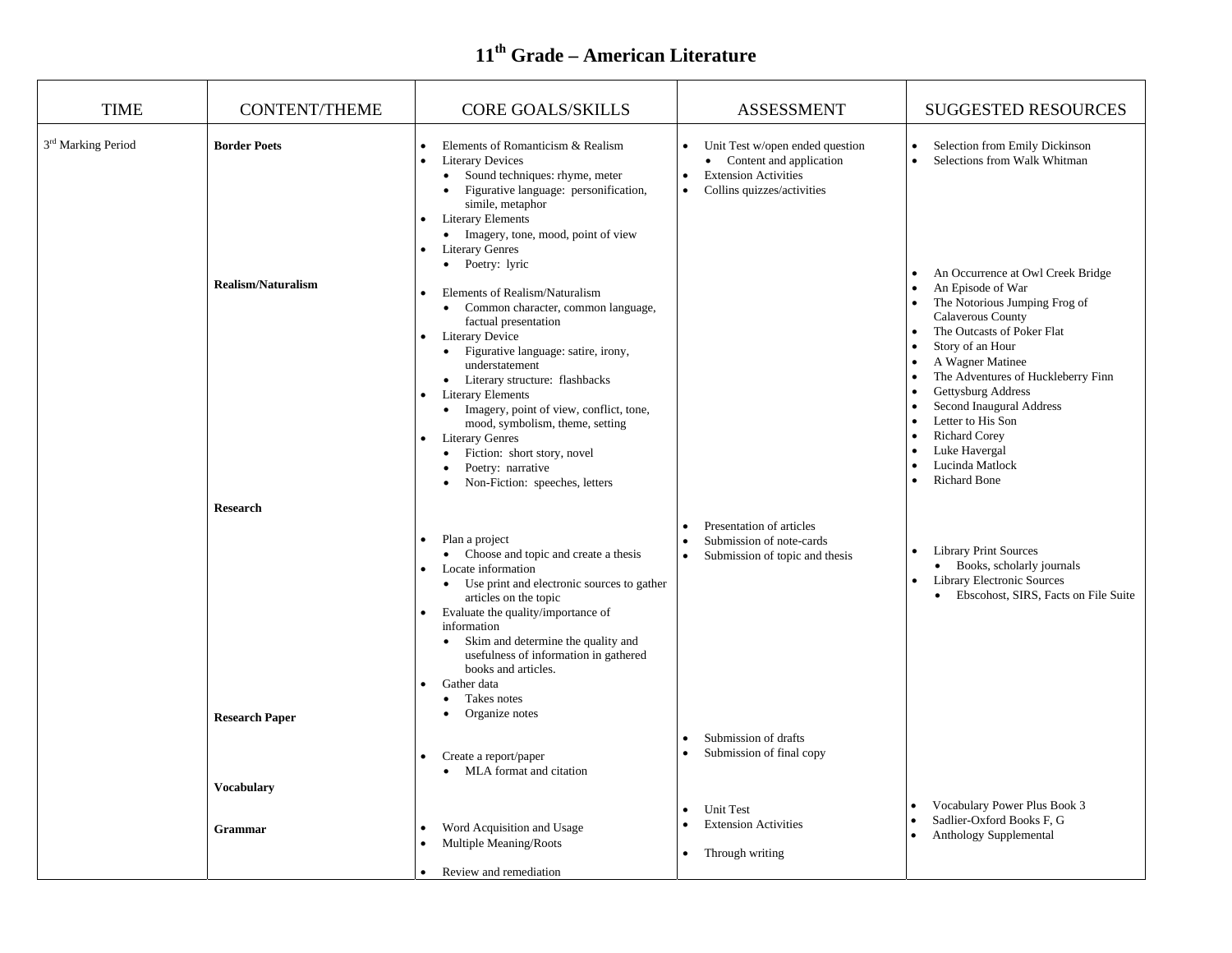| <b>TIME</b>                    | <b>CONTENT/THEME</b>                       | <b>CORE GOALS/SKILLS</b>                                                                                                                                                                                                                                                                                                                                                                                                                                                                                              | <b>ASSESSMENT</b>                                                                                                                                           | <b>SUGGESTED RESOURCES</b>                                                                                                                                                                                                                              |
|--------------------------------|--------------------------------------------|-----------------------------------------------------------------------------------------------------------------------------------------------------------------------------------------------------------------------------------------------------------------------------------------------------------------------------------------------------------------------------------------------------------------------------------------------------------------------------------------------------------------------|-------------------------------------------------------------------------------------------------------------------------------------------------------------|---------------------------------------------------------------------------------------------------------------------------------------------------------------------------------------------------------------------------------------------------------|
| 4 <sup>th</sup> Marking Period | <b>Modernism</b><br><b>Disillusionment</b> | <b>Literary Devices</b><br>$\bullet$<br>Sound techniques: meter, onomatopoeia,<br>alliteration, assonance, consonance<br>Figurative language: understatement,<br>$\bullet$<br>irony, personification, simile, allusion,<br>Literary structure: foreshadowing,<br>$\bullet$<br>flashback<br><b>Literary Elements</b><br>$\bullet$<br>• Conflict, characterization, theme, point of<br>view, symbolism<br><b>Literary Genres</b><br>$\bullet$<br>Fiction: novel, short story<br>$\bullet$<br>Poetry: lyric<br>$\bullet$ | Unit Test w/ open ended question<br>• Content and application<br><b>Extension Activities</b><br>$\bullet$<br><b>Collins Quizzes/Activities</b><br>$\bullet$ | The Great Gatsby<br>$\bullet$<br>The Love Song of J. Alfred Prufrock<br>Out, out<br>Mending wall<br>Old age sticks<br>I was sitting in mcsorleys<br>This is Just to Say<br>The Red Wheelbarrow<br>The Yachts<br>Race at Morning<br><b>April Showers</b> |
|                                | Anxiety                                    | <b>Literary Devices</b><br>$\bullet$<br>• Literary structure: flashback, frame<br><b>Literary Elements</b><br>$\bullet$<br>o Conflict, point of view, tone,<br>style, symbolism, irony, theme<br><b>Literary Genres</b><br>Fiction: short story, novel<br>$\bullet$                                                                                                                                                                                                                                                   | Unit Test w/ open ended question<br>• Content and application<br><b>Extension Activities</b><br>Collins Quizzes/Activities                                  | Catcher in the Rye<br>A Separate Peace<br>The Crucible<br>The Yellow Wallpaper<br>Everyday Use<br>The Life You Save May be Your Own<br>Poetry selections from the anthology                                                                             |
|                                | <b>Informative/Creative</b>                |                                                                                                                                                                                                                                                                                                                                                                                                                                                                                                                       | Five-paragraph informative or two-page                                                                                                                      |                                                                                                                                                                                                                                                         |
|                                | <b>Research</b>                            | Definition/Observation Essay<br>$\bullet$<br><b>Presentation of Findings</b><br>$\bullet$<br>Oral presentation/power point presentation                                                                                                                                                                                                                                                                                                                                                                               | creative/informative                                                                                                                                        |                                                                                                                                                                                                                                                         |
|                                | <b>Vocabulary</b><br>Grammar               | Word Acquisition and Usage<br>$\bullet$<br>Multiple Meaning/Roots                                                                                                                                                                                                                                                                                                                                                                                                                                                     | <b>Unit Test</b><br>$\bullet$<br><b>Extension Activities</b>                                                                                                | Vocabulary Power Plus Book 3<br>Sadlier-Oxford Books F. G<br>Anthology Supplemental                                                                                                                                                                     |
|                                |                                            | Review and remediation<br>$\bullet$                                                                                                                                                                                                                                                                                                                                                                                                                                                                                   | Through writing<br>$\bullet$                                                                                                                                |                                                                                                                                                                                                                                                         |